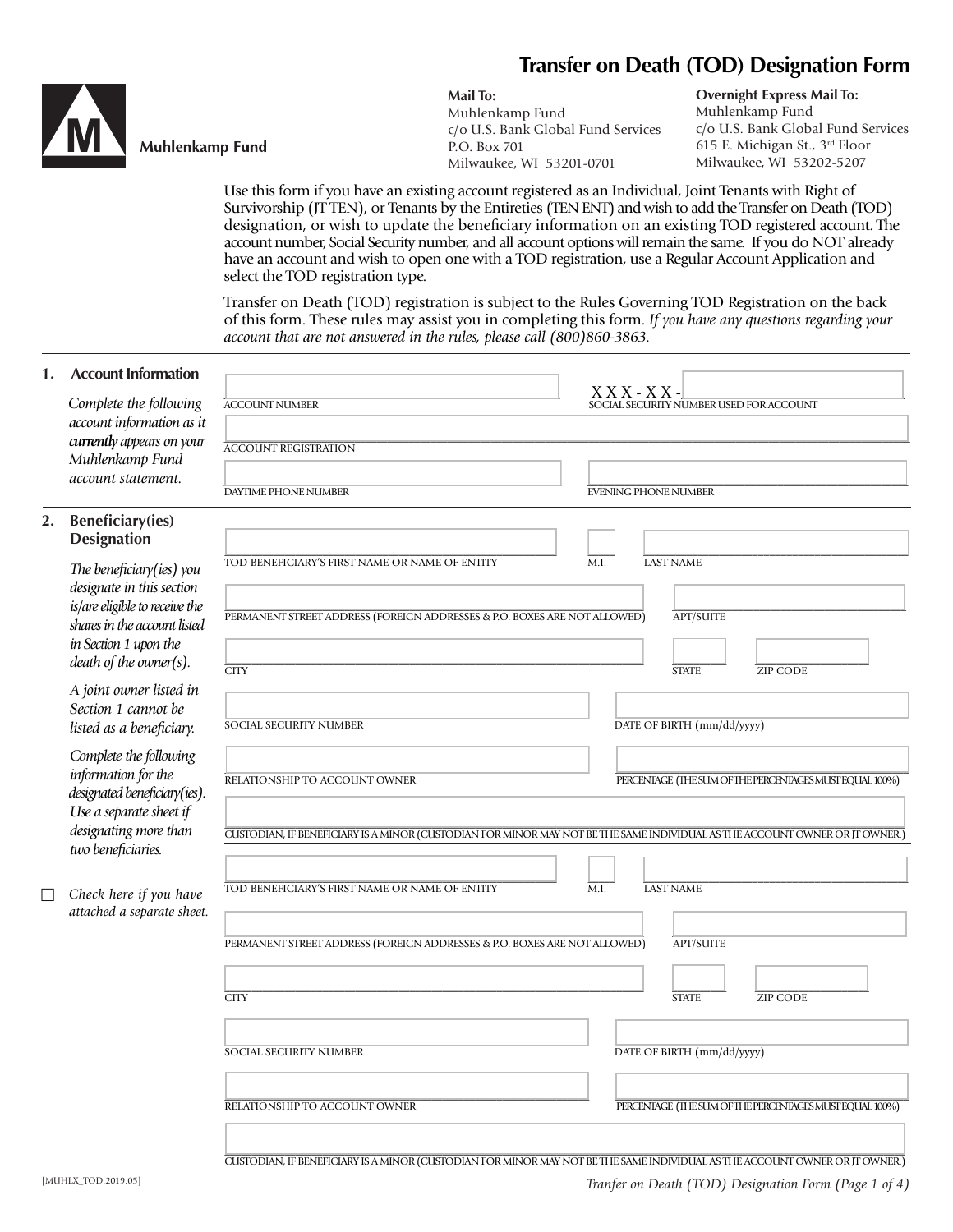| 3. | Secondary<br><b>Beneficiary</b><br><b>Designation</b><br>(optional)                                                                                                                                                                                                                                                | TOD BENEFICIARY'S FIRST NAME OR NAME OF ENTITY<br>M.I.<br><b>LAST NAME</b>                                                                                                                                |  |  |
|----|--------------------------------------------------------------------------------------------------------------------------------------------------------------------------------------------------------------------------------------------------------------------------------------------------------------------|-----------------------------------------------------------------------------------------------------------------------------------------------------------------------------------------------------------|--|--|
|    | If the beneficiary(ies)<br>listed in Section 2 does/do<br>not survive the account<br>$owner(s)$ then the<br>Secondary Beneficiary(ies)<br>is/are eligible to receive the<br>shares in the account upon<br>the death of the owner(s).<br>A joint owner listed in<br>Section 1 cannot be<br>listed as a beneficiary. | <b>APT/SUITE</b><br>PERMANENT STREET ADDRESS (FOREIGN ADDRESSES & P.O. BOXES ARE NOT ALLOWED)<br><b>CITY</b><br><b>STATE</b><br><b>ZIP CODE</b>                                                           |  |  |
|    |                                                                                                                                                                                                                                                                                                                    | DATE OF BIRTH (mm/dd/yyyy)<br><b>SOCIAL SECURITY NUMBER</b>                                                                                                                                               |  |  |
|    |                                                                                                                                                                                                                                                                                                                    | RELATIONSHIP TO ACCOUNT OWNER<br>PERCENTAGE (THE SUM OF THE PERCENTAGES MUST EQUAL 100%)                                                                                                                  |  |  |
|    | Complete the following<br>information for the<br>designated beneficiary(ies).<br>Use a separate sheet if<br>designating more than<br>two secondary beneficiaries.                                                                                                                                                  | CUSTODIAN, IF BENEFICIARY IS A MINOR (CUSTODIAN FOR MINOR MAY NOT BE THE SAME INDIVIDUAL AS THE ACCOUNT OWNER OR JT OWNER.)<br>TOD BENEFICIARY'S FIRST NAME OR NAME OF ENTITY<br>M.I.<br><b>LAST NAME</b> |  |  |
|    | Check here if you have<br>attached a separate sheet.                                                                                                                                                                                                                                                               | <b>APT/SUITE</b><br>PERMANENT STREET ADDRESS (FOREIGN ADDRESSES & P.O. BOXES ARE NOT ALLOWED)                                                                                                             |  |  |
|    |                                                                                                                                                                                                                                                                                                                    | <b>CITY</b><br><b>STATE</b><br><b>ZIP CODE</b>                                                                                                                                                            |  |  |
|    |                                                                                                                                                                                                                                                                                                                    | DATE OF BIRTH (mm/dd/yyyy)<br><b>SOCIAL SECURITY NUMBER</b>                                                                                                                                               |  |  |
|    |                                                                                                                                                                                                                                                                                                                    | RELATIONSHIP TO ACCOUNT OWNER<br>PERCENTAGE (THE SUM OF THE PERCENTAGES MUST EQUAL 100%)                                                                                                                  |  |  |
|    |                                                                                                                                                                                                                                                                                                                    | CUSTODIAN, IF BENEFICIARY IS A MINOR (CUSTODIAN FOR MINOR MAY NOT BE THE SAME INDIVIDUAL AS THE ACCOUNT OWNER OR JT OWNER.)                                                                               |  |  |

## **4. Signature(s)**

 *A signature of all account owners must be included for this change to be valid.* 

By signing below, I /we hereby: (1) instruct Muhlenkamp Fund to register the account named above in TOD form with the beneficiary or beneficiaries named above; (2) agree that this TOD account will be governed by the Rules Governing TOD Registration (a copy of these rules are included on the following two pages of this form), which are incorporated herein by reference as if set forth in full; and (3) revoke any prior designations; and (4) retain the right to revoke this designation and designate a new beneficiary at any time by communicating to U.S. Bank Global Fund Services, in writing.

| PRINT NAME OF AUTHORIZED PERSON | Sign here after printing form.<br><b>SIGNATURE</b> | $DATAE$ (mm/dd/yyyy) |
|---------------------------------|----------------------------------------------------|----------------------|
| PRINT NAME OF AUTHORIZED PERSON | Sign here after printing form.<br><b>SIGNATURE</b> | DATE (mm/dd/yyyy)    |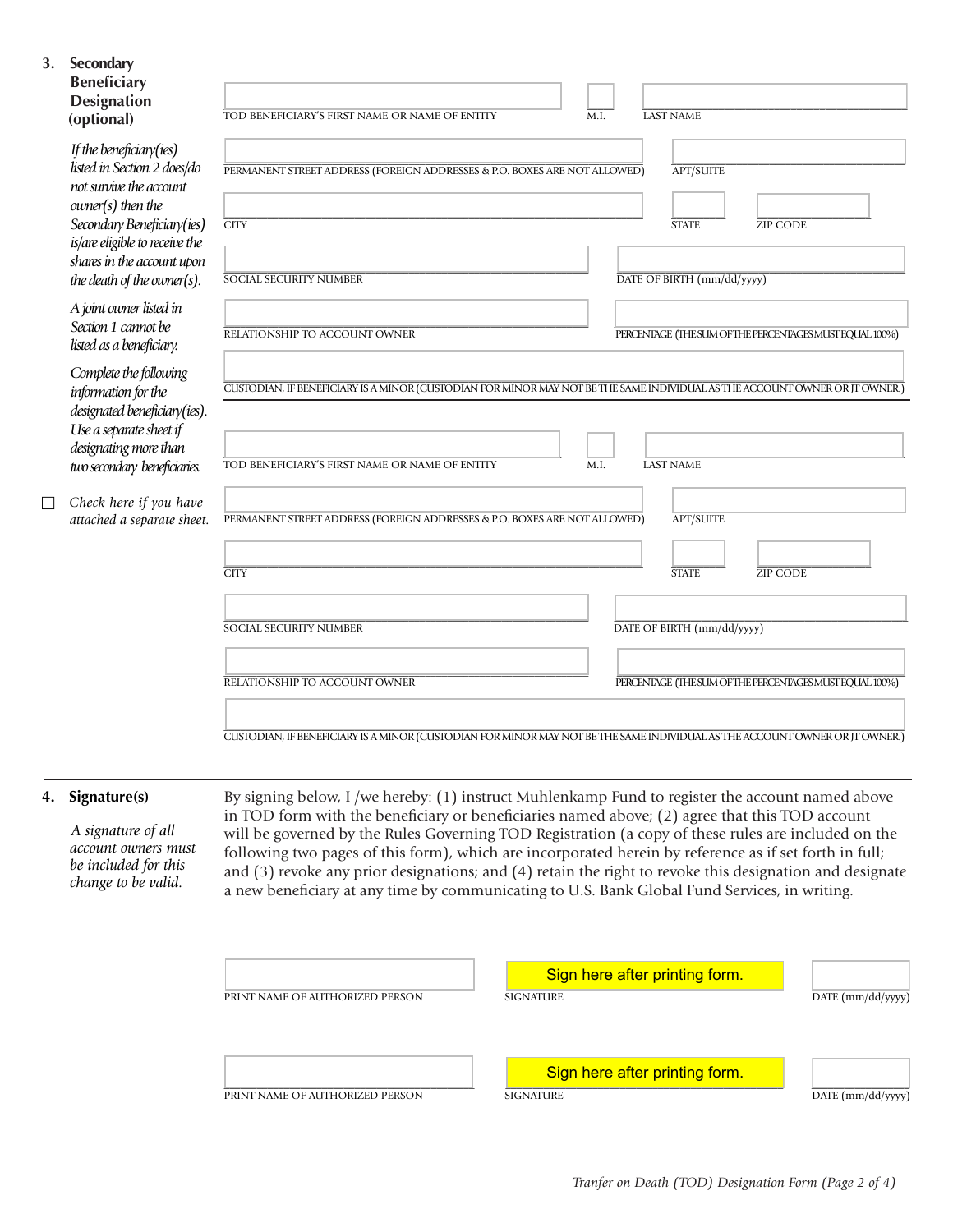

*If you have any questions regarding your account that are not answered in the rules, please call (800)860-3863.*

## **1. General**

The purpose of TOD registration is to enable an owner of a mutual fund account to designate one or more beneficiaries to receive the shares in the account automatically upon the owner's death, outside of probate. The owner retains all normal rights of ownership during his or her lifetime. Until the death of the account owner, a TOD beneficiary has no rights in, to or with respect to the account. A beneficiary must survive the owner for transfer to occur in accordance with the TOD registration. If no beneficiary survives the owner, the account will be treated as belonging to the owner's estate at the owner's death. In the case of an account owned jointly by two or more individuals, a beneficiary must survive all owners. If a beneficiary survives the owner but is not alive at the time the shares are presented for re-registration, the shares that would have been transferred to the beneficiary become part of the beneficiary's estate. Where multiple beneficiaries have been designated, if one or more but not all fail to survive the owner, the shares will, upon the owner's death, be distributed among the remaining beneficiaries in proportion to their allotted portions of the account assets. (Thus if the TOD registration specifies that beneficiaries A, B, and C are to receive 25%, 25%, and 50% of the account assets, respectively, but only B and C survive the owner, B will receive one-third of the account assets and C two-thirds.) If the account owner has not specified an allotment among beneficiaries, the assets will be allotted equally.

TOD accounts will be governed by these Rules, as amended from time to time. To the extent that they do not conflict with these Rules, the Rules of the Securities Transfer Association governing TOD shall apply. If, at the time of the account owner's death, TOD registration of an account is ineffective as provided in these Rules or the prospectus of the Muhlenkamp Fund ("the Fund"), the Fund reserves the right not to transfer the assets in the account to the designated beneficiary or beneficiaries.

## **2. Eligible Owners**

The owner of an account registered in TOD form must be a natural person, two natural persons holding the account as Tenants by the Entireties ("TEN ENT"), or two or more natural persons holding the account as Joint Tenants with Right of Survivorship ("JT TEN"). The following are ineligible for TOD registration: Tenants in Common ("TEN COM"), community property registration owners, non-natural account owners (entities such as corporations, trusts or partnerships), and shareholders who are not residents of a state that has adopted the Uniform Transfer on Death Security Registration Act.1 The State of Wisconsin has adopted a Transfer on Death (TOD) statute. U.S. Bank Global Fund Services may register accounts in TOD form. Shareholders should check with their state's Attorney General's office to determine if TOD registration has been adopted in their state and will therefore be recognized as a legal transfer of ownership.

#### **3. Eligible Beneficiaries**

A beneficiary may be an individual or an entity. Up to nine beneficiaries may be designated. (If an owner wishes to designate more than nine beneficiaries, the owner may split the investment into separate accounts and designate up to nine beneficiaries for each account.) If an intended beneficiary is a minor, a guardian or custodian must be designated upon registration of the account. Minors are permitted to be designated as TOD beneficiaries under the Uniform Transfers to Minors Act but are not permitted to be designated as TOD beneficiaries under the Uniform Gifts to Minors Act. No designation such as Lineal Descendants (LD) or Lineal Descendants Per Stripes (LDPS) is permitted.

#### **4. The TOD Account**

If an investor opens a TOD account that is otherwise acceptable and, for whatever reason, the Fund does not receive a properly completed TOD Registration Request Form from the owner of the account prior to the owner's death, the Fund reserves the right not to honor the TOD designation. All shares held in a TOD account, whether acquired by purchase, reinvestment, exchange or otherwise, will be subject to TOD registration. If shares with TOD registration ("TOD Shares") are exchanged for shares in a new account, and the exchanging shareholder must provide written instructions to allow the new shares to be designated TOD Shares.

## **5. Changes to TOD Registration During the Lifetime of the Owner**

The owner may change or revoke TOD registration with written instructions acceptable to the Fund's transfer agent, including appropriate signature, indicating a new form of registration or designating one or more new TOD beneficiaries. A TOD registration may not be changed or revoked by will, codicil or oral communication. If there are multiple owners, all co-owners must comply with these Rules before a change or revocation will be processed. The death of a co-owner of an account registered in TOD form will not revoke TOD registration. However, the surviving co-owner may direct the re-registration of the account by providing the Fund's transfer agent with a letter of instruction with signature guarantee, evidence of the death of the co-owner (certified copy of the death certificate), affidavit of domicile of the deceased co-owner and, if required, inheritance tax waivers. If the TOD account owner moves to a jurisdiction which has not adopted the Uniform Transfer on Death Security Registration Act, the TOD registration will no longer be effective.